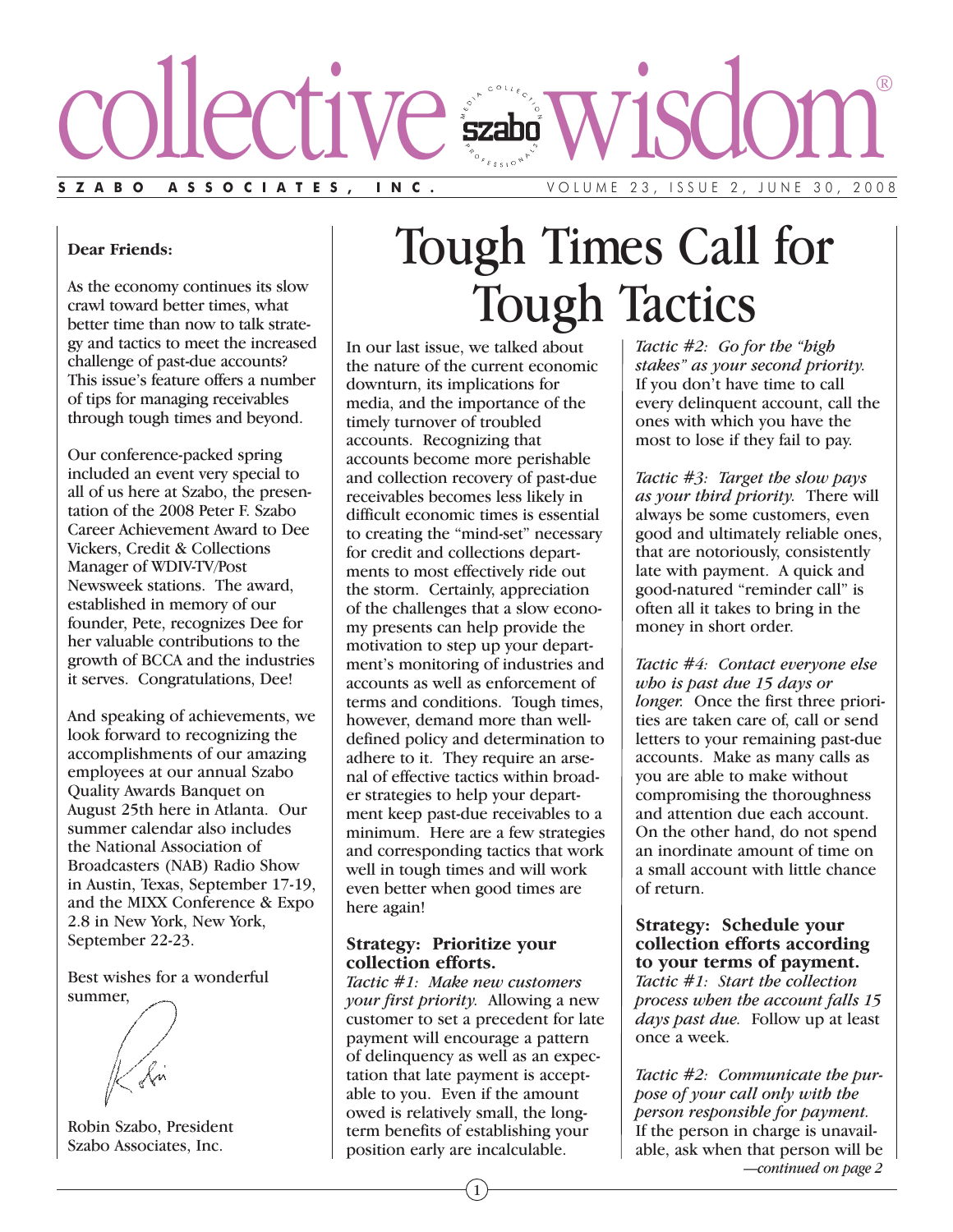# *Tough Tactics —*

#### *—continued from page 1*

available to take your call. If "Mr. Smith will be back in his office at 3:00," call back shortly after 3:00. Calling back promptly at the time suggested will send the message that you fully intend to collect.

*Tactic #3: Revoke credit privileges in accordance with your policies and procedures.* This should usually occur at 60 days past due.

#### **Strategy: Team up with sales.**

*Tactic #1: Develop a mutually beneficial relationship with the sales department.* Communicate with sales regularly on both an informal and formal basis, reinforcing your understanding of the sales perspective and encouraging sales to inform you of any cash flow or management problems the customer may be experiencing.

*Tactic #2: Make sure salespeople reinforce your payment terms at the time of sale on new accounts.* While the business of payment is one of the least pleasant aspects of the sales pitch, sales reps should appreciate the consequences of a customer's failure to understand terms of payment.

*Tactic #3: Consider asking the sales rep to help collect a delinquent account, either on the first attempt or after your first attempt meets with resistance.* Ongoing personal contact with the debtor often allows the salesperson to discover information that might be relevant to the delinquency.

*Tactic #4: Consider a joint visit by sales and credit.* If the customer is experiencing a temporary problem period, a visit by both departments can help create an atmosphere of goodwill and cooperation and facilitate a manageable payment arrangement.

(For additional tips on face-to-face negotiation, see *Collective Wisdom*, December 2005.)

### **Strategy: Document all communications.**

*Tactic #1: Get confirmation of responsibility for payment at the time of sale.* If an agency is involved, clearly establish a "joint and several" liability position on all written contracts, invoices, and correspondence. Notify all parties involved of your terms and conditions for payment.

*Tactic #2: Send new accounts a "welcome" letter.* Welcome letters give you the opportunity to thank clients for their business and restate your credit terms.

*Tactic #3: Keep a record of every collection effort and communication.* Even a brief note from the debtor that seems inconsequential may prove valuable in supporting your case, particularly if you end up in court.

*Tactic #4: Confirm to the debtor, in writing, any money promised outside of 10 days.* Written confirmation reinforces promises of payment. If the money does not arrive on the agreed upon date, call the debtor without delay.

#### **Strategy: Relate to your customer's situation.**

*Tactic #1: Get the facts.* Find out as much as possible about the circumstances surrounding your customer's delinquency. Is there a legitimate dispute? If so, is the entire amount that the debtor owes in dispute, or is the debtor delaying payment on undisputed amounts as well? Are the company's internal processes weak? How much has the economic slowdown affected the debtor's industry in general? Is the company undercapitalized? Has the structure of the company changed?

*Tactic #2: Prepare yourself psychologically for the collection call.* Empathize with the heightened

emotions and added stress that an economic downturn can induce. Try to anticipate the debtor's emotional responses to your statements. The more dire the debtor's situation, the more defensive he likely may be. Debtors who feel "painted into a corner" may resort to avoidance, blame, or outright anger.

*Tactic #3: Foster an atmosphere of cooperation and mutual respect.* Give the debtor ample opportunity to explain the delinquency or offer a point of view. Listen carefully. Often, the debtor's explanation will provide additional information about the situation, clues about what might motivate him to pay, and ideas for a mutually agreeable solution. Sympathize with the debtor's situation, show genuine interest in resolving the problem, and allow the debtor to collaborate in formulating a solution. Appeal to the debtor's sense of fairness, pride, and desire to maintain a good credit reputation.

*Tactic #4: Keep your sense of humor.* It is easy to forget, particularly in situations with the potential to become adversarial, that a bit of tasteful, well-placed humor early in the conversation can help set the stage for collaboration and agreement.

**Strategy: Make the most of the "tools of the trade."** *Tactic #1: Assemble all documentation on the account prior to making the collection call.* Make sure the account activity information is accurate and upto-date. Doing so will help you avoid the unfortunate circumstance of having to say "I'll have to get back to you on that" to a debtor who denies having made the buy, disputes the amount owed, or denies liability for payment. The time and effort you made to prepare for the call also sends a clear message that you intend to accomplish your goal. If you have no signed contract or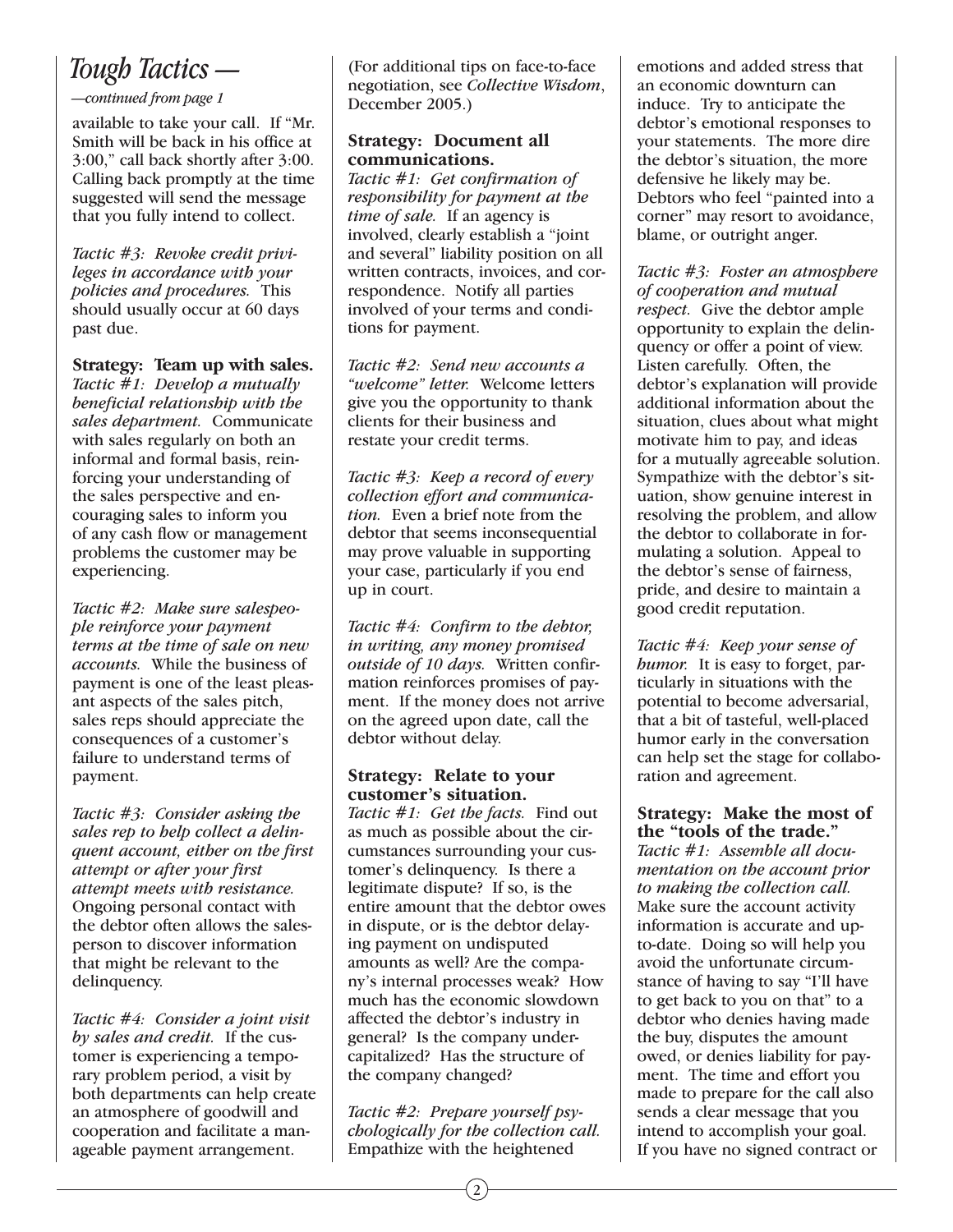signed credit application, compile billing, traffic, sales records, confirmations of changes and cancellation, and all correspondence with the debtor to support your position.

*Tactic #2: Pick up the phone.* The telephone is still the collector's best friend and, short of a face-to-face meeting, the best tool for relating effectively with the debtor. Although the intrusive nature of a phone call can put the debtor on the defensive, this limitation can be overcome with discipline and diplomacy.

Stay positive and stay in control, no matter what happens. Speak slowly and deliberately. State the reason for the call in simple and direct language. Ask for payment in full, using words and tone that convey urgency and determination. "Will you mail a check for \$5,000 today?" leaves no room for misinterpretation. After you make your statement, say nothing and wait for the debtor to respond. Silence is an often overlooked and underrated negotiation tool. Listen

carefully and guide the conversation toward a reasonable solution. If the debtor balks, stay calm and positive, and try to motivate the debtor toward a change of attitude by appealing to his honesty and sense of pride. "I know your credit standing is important to you" or "We're sorry that you misunderstood our payment terms, and we would appreciate payment in full today" motivate the debtor without challenging his integrity. (For additional tips on how to deal with a hostile debtor, see *Collective Wisdom*, March 2006.)

Once you have reached an agreement, "recap" the arrangement (or better yet, ask the debtor to do so) and end the call. Send a follow-up letter, confirming the conversation, including the date of the phone call, and the details of the agreed upon payment arrangement. Allow only sufficient time for the check to arrive and for transmittal to take place, then call the debtor if the money fails to show up.

*Tactic #3: Use "form" letters to conserve time, effort, and cost.* A well-worded letter can be the least

3



"REMEMBER THAT MARGINAL EGG HATCHERY ACCOUNT BAXTER TALKED US INTO ACCEPTING, BOSS? WELL, IT APPEARS 'THE CHICKENS HAVE COME HOME TO ROOST.'"

offensive collection communication and may be the best overall choice for organizations that do not have the resources for telephone calls or personal visits. Organizations should develop their own "form" letters with two or three variations of each message. The style should be clear and uncomplicated, the structure should be simple and easy to follow, and the length should be short (one page with plenty of "breathing room" around the content). State the amount due, the number and date of the invoice, and ask for action. The "First Reminder" letter should be mild and non-accusatory and should suggest that the nonpayment is probably the result of an oversight, which is often the case. The "Second Reminder" letter should express puzzlement, in a non-accusatory way, that the First Reminder has gone unanswered. The "Third Reminder" letter should reflect growing concern and include a positive statement to motivate the debtor to pay. "Payment of the invoice by the 15th will ensure your continued favorable credit standing" is positive, while "If you don't pay, your credit standing will be compromised" is negative.

If the "Third Reminder" elicits no response, consider using another collection method. Depending on the size and nature of the account, a combination of letters, phone calls, and even a personal visit may be most effective. The "Final Demand/Other Action" letter should make your final request for payment and include a statement of your next action if the debtor fails to pay. "Other action" usually means referral of the account to a thirdparty collector.

#### **Strategy: Enlist the services of a third-party collector.**

*Tactic #1: Enlist third-party help when the account is 90 to 120 days past due, as specified in your policies and procedures.* In general, after 90 days, your